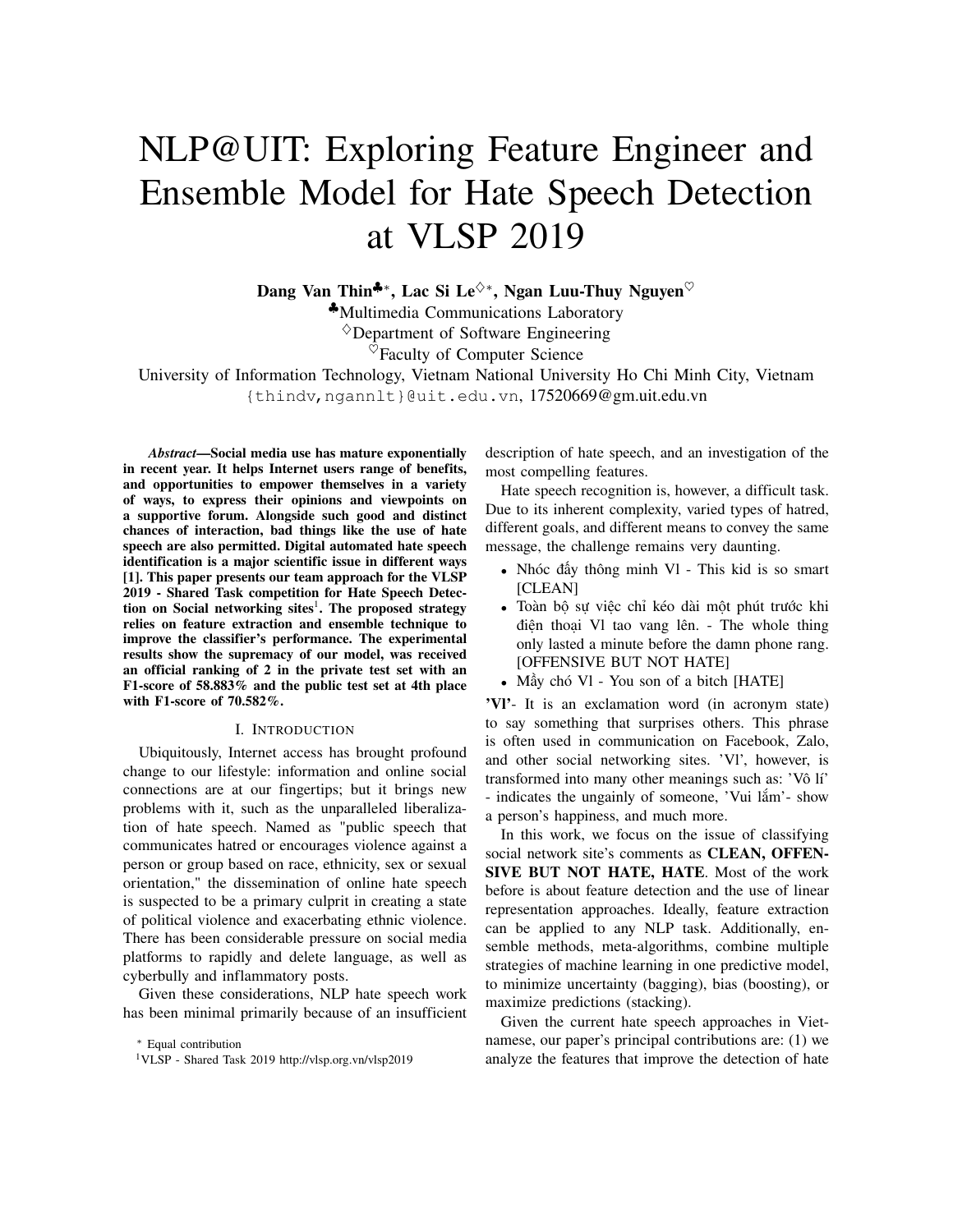| TABLE I                         |              |                                         |             |
|---------------------------------|--------------|-----------------------------------------|-------------|
| DISTRIBUTION OF THE CORPUS (%). |              |                                         |             |
| <b>DATASET</b>                  | <b>CLEAN</b> | <b>OFFENSIVE</b><br><b>BUT NOT HATE</b> | <b>HATE</b> |
| <b>TRAINING SET</b>             | 91.47        | 5.02                                    | 3.51        |

speech (2) we explore, high-power, operative, functional ensemble techniques in identifying hate speech with further improvement (3) our system achieved competitive performance ranking 2nd (Private Test set) and 4th (Public Test set) in VLSP Shared Task 2019.

The rest of the paper is as follows. The next section describes the tasks; the data description, pre-processing details, are provided by Section 3. Section 4 summarily shows our results in the competition, and Section 5 concludes the work with some observations about our experiences.

## II. TASK DESCRIPTION

Hate Speech Detection (VLSP 2019) offers annotated databases to participants, to solve the problem of detecting hate content on the social network sites (SNSs), and support more effective conversations on SNSs.

The training, test sets providing are composed of 20345 and 5086 instances. Each instance is composed of a text, and multi-class result: CLEAN - the content is defined not as rude or disrespectful. OFFENSIVE BUT NOT HATE - rude in a way that causes upset, insulted, or annoyed. HATE - the content is defined as rude or disrespectful. In this paper, CLEAN, OF-FENSIVE BUT NOT HATE, HATE, are labeled 0,1,2, respectively.

In this paper, we focus on training a multi-class classifier to distinguish between these different categories exclusively. We participated in the competition using the team name **ABCD**.

## III. DATA AND METHODOLOGY

## *A. Data Description*

The summary of dataset distribution is concluded in the Table I and Table II.

 $T_{\rm{H}}$ 

|                     | TA DIJE II<br>DISTRIBUTION OF THE CORPUS (QUANTITY OF SENTENCES). |                                         |             |
|---------------------|-------------------------------------------------------------------|-----------------------------------------|-------------|
| <b>DATASET</b>      | <b>CLEAN</b>                                                      | <b>OFFENSIVE</b><br><b>BUT NOT HATE</b> | <b>HATE</b> |
| <b>TRAINING SET</b> | 18614                                                             | 1022                                    | 709         |

The distribution of three classes can be easily observed from the Table I and Table II. Class 0 (CLEAN) hits the highest, over 18.0 times to Class 1 (OFFEN-SIVE BUT NOT HATE), particularly 26.5 times to Class 2 (HATE).

It is clear that the results were severely imbalanced, poses significant challenges. A classifier has a natural tendency to catch trends in the most popular classes and to neglect the least popular. Consequently, it can get high overall accuracy without much effort but without generating any good insights. The overall accuracy might be high, but for the minority class, it will be a very low recall.

## *B. Preprocessing*

A typical text classification framework with preprocessing is one of the critical components. This is a step towards cleaning up and preparing classification information. This dataset includes raw data from posts of SNSs. It is necessary to pre-process information. It includes five follow-up steps:

- **Step 1:** There are many different words relating to the same thing, for example, hashtag. Consequently, we replace these terms with particular words by using a regular expression.
- **Step 2:** These comments are made up of many user terms. It is appropriate to delete special characters and punctuation.
- Step 3: Replacing emoji with blank<sup>2</sup>. In this corpus, mostly, emoji are used, not much relevant to its context ('alert icon' inbox ngay cho mình nha , send me a message now). Also, numbers are replaced with 'num' because of these meaningless in this task.
- **Step 4:** We figure out that this dataset has many elongated words; in Vietnamese, it never goes up together with the other form and a syllable in a word. For that reason, we normalize them by true word (e.g. "đkm", "đkmm" are normalized by "đkm" (motherfuck).
- **Step 5:** The ad-hoc tokenizer then partitions each string of characters into tokens<sup>3</sup> made up of (lower-cased) letters separated by spaces.

## *C. Feature Engineer*

In this section, we describe the number of features to achieve competitive results and library using for implementation.

<sup>2</sup>Text clean: https://github.com/trinker/textclean

<sup>3</sup>PyVi: https://pypi.org/project/pyvi/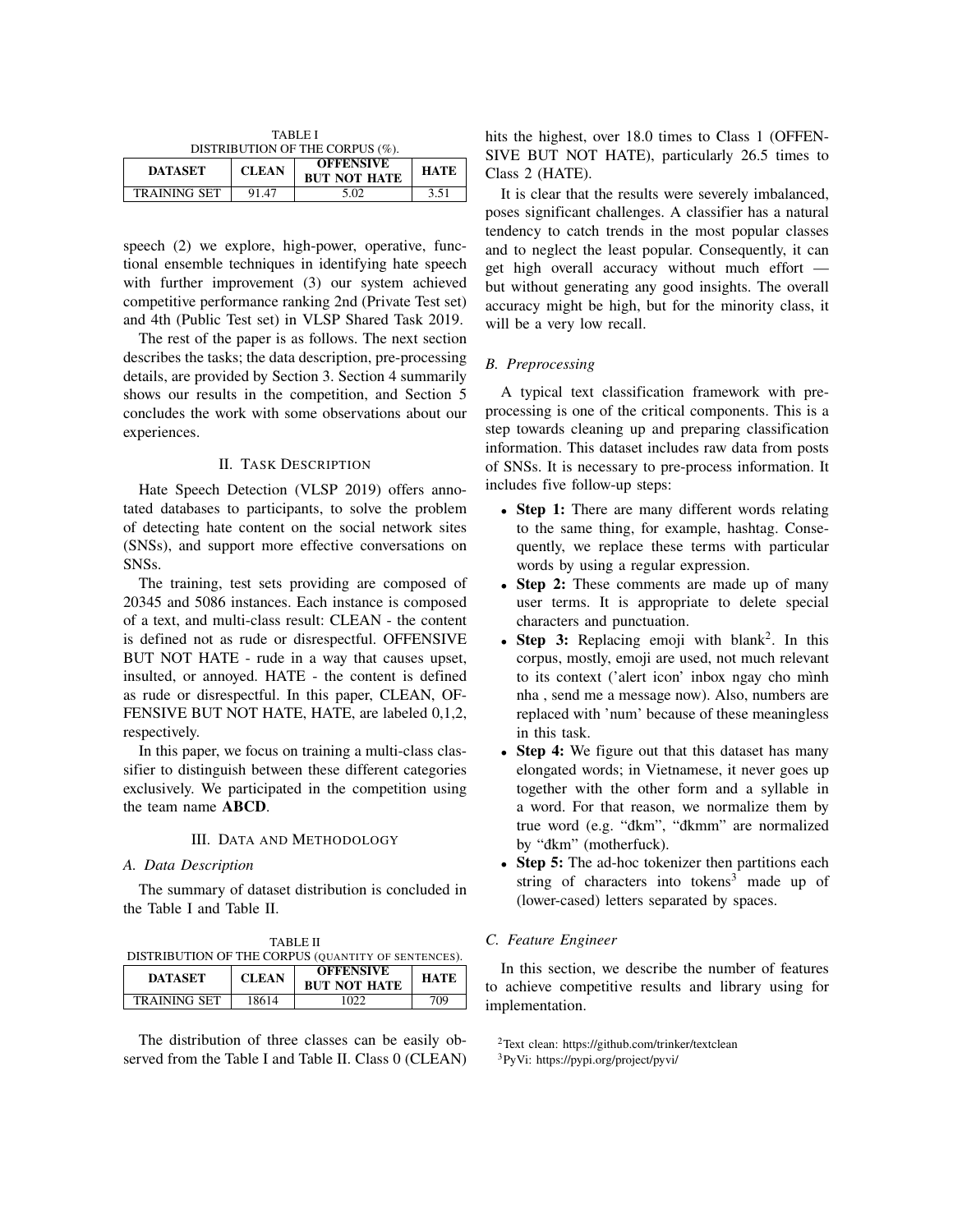*1) N-gram Features:* In this type of feature, there are two features are extracted from the input: word n-gram and character n-gram. In this type of feature, there are three features are extracted from the input: word n-gram, character n-gram and part-of-speech (POS) n-gram. For character n-gram, we extract all ngram of length 2 to 5 from the original text. In the other case, we extract all word-level n-gram of length 1 to 4 from the pre-processing text. For POS n-gram, we use Pyvi Library<sup>4</sup> to get word part-of-speech. Then we use TF-IDF score of them as numeric features for classifiers. The Scikit-Learn library<sup>5</sup> is used to implement TF-IDF computation.

*2) Important Features:* Similar to the n-gram feature, we use the TF-IDF information of J important features of each label and form an array of words with a length of 3 x J (each label has J features). We consider this feature as a Boolean feature that indicates whether an important word is contained in the input or not. We use two types of important features: Important character and important word. In our experiment, we take J as 100 for the important word and 300 for the important character.

*3) Combination Features:* When looking at the data in detail, we find that between classes there are specific characteristics for each class. As follow by Robinson *et al.* [2], we select the number of accordant features with this dataset as follow:

- **Word n-gram**: We extract unigram, bigram, and trigram of text inputs and use TF-IDF to represent these features.
- **PoS n-gram**: We also TF-IDF to represent unigram, bigram, and trigram from Part-of-Speech of text.

Then, we combine the above features with numerical features from observing the training dataset. These features are described as follow:

- **Number of hashtags**: The hashtags are usually represented with a "#" at the beginning of the word. Therefore, we can easily count the number of words representing the hashtag value using the regular expression from the original text.
- **Number of words**: We count the number of words from original text and number of unique words in the pre-processing text as two features.
- **Number of websites**: We count the number of words which indicate the link websites in the text input.

TABLE III PUBLIC AND PRIVATE RANKING LIST. THE SYMBOL DENOTES THAT THESE TEAMS ALSO GOT INTO THE TOP3 OF THE

| PRIVATE-TEST. |                  |         |             |         |
|---------------|------------------|---------|-------------|---------|
| #             | Public           | Score   | Private     | Score   |
|               | Try hard         | 0.73019 | SunBear     | 0.61971 |
| 2             | HH UIT           | 0.71432 | <b>ABCD</b> | 0.58883 |
| $\mathcal{F}$ | titanic          | 0.70747 | Try hard    | 0.58455 |
| 4             | <b>ABCD</b>      | 0.70582 | Cr4zy       | 0.57357 |
| 5             | <b>TIN HUYNH</b> | 0.70576 | <b>BA</b>   | 0.56281 |

• **Number of icons**: This is an important feature to distinguish the "CLEAN" class with others. We can easily count the number of icons appeared in the text input by using emoji library<sup>6</sup>.

## *D. Stacking Ensemble Method*

In this task, we employ the two-layers stacking ensemble composed of five based classifiers in the first layer for each type of feature and a single metamodel to predict the final output. We split the training set into K folds, K-1 will be used as the training set while the  $k^{th}$  will be used as the test set. For each the type of feature, we train them with five independent classifiers such as Logistic Regression, two types of ExtraTrees Classifier (*criterion = entropy and criterion = gini*) and two type of Random Forest (*criterion = entropy and criterion = gini*). All classifiers are set *"balanced"* class weight and implemented in Python Scikit-learn Library<sup>7</sup>. For the ExtraTrees classifier, we choose 150 estimators. After K folds training, we feed their predictions of base classifiers into meta-classifier Logistic Regression with C = 0.1 and *"balanced"* class weight.

## IV. RESULT

The top systems of competition is concluded in the Table III. Given the strong disparity between instances of different classes, in this case VLSP used the macro F1-score as the official metric for the assessment.

It is clear to see the significant change; some teams ranked on the public but not on the private data set.

### V. DISCUSSION

## *A. Imbalance Data*

As mention earlier, the main problem with our results is class inequality. It was shown that imbalance can have a significant influence on the value and meaning of precision and some other well-known performance metrics [3].

<sup>6</sup>https://github.com/carpedm20/emoji <sup>7</sup>https://scikit-learn.org/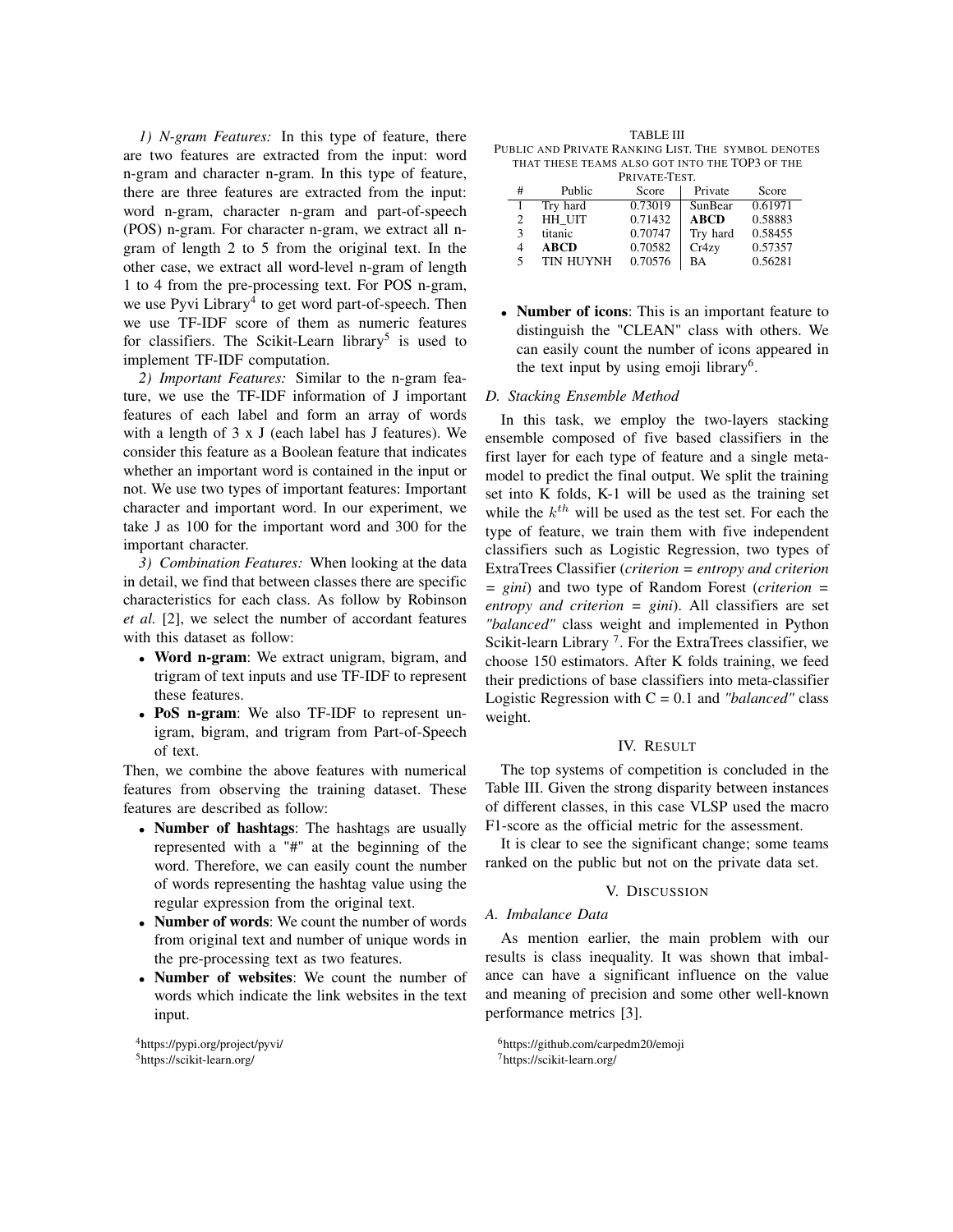**TABLE IV CONFUSED LABELS SENTENCES. Text** 

| ID               | <b>Text</b>                      | <b>LABEL</b> |
|------------------|----------------------------------|--------------|
| train_fdgiakgzyx | nhìn cưng mà bẩn vì              |              |
| train_bohppjueey | Bẩn vl                           | 0            |
| train ahcvvtlvne | Hoang Lien Le hài vkl            | 0            |
| train_vpkqyssdth | tèo sút chất vkl                 |              |
| train_rwmkmxegcv | VìAnh LàGió vkl :)))             |              |
| train_vxfycvizog | "Thy Nguyen. Vkl"                | 0            |
| train_xvalwkcrvi | Cái đéo j nhìn di vl             | 0            |
| train swyihhxxwi | Thế mà mày có nhớ tạo đéo đâu (( |              |

Classification is primarily based on the training data as a supervised learning process. The learning standard plays an essential role in the classifier's accuracy. In this case, the imbalanced existence of the data sets is a significant downfall. The classifier is inadequately trained, and therefore makes incorrect predictions due to the limited occurrence of the small classes.

For multi-class classifier, these imbalances lead to poor quality of entries and inevitably to complete ignorance of these entries [4]. Most classifiers find their data indirectly to be equal; thus, generic classifiers are prejudicial towards the majority. [5]

The different approaches were proposed for dealing with the class imbalance by Jason Wei and Jou [6] - Easy Data Augmentation Techniques for Boosting Performance on Text Classification Tasks. Based on an idea of using Synonym Replacement (one of Jsaon Wei and Jou proposed methods), we renew this technique with certain steps follow-up:

- 1) Collect top 100 most tokens (by frequency) in the corpus (preprocessed)
- 2) Manually, check the list of top tokens for reevaluation, remove items that not relevant ('cô giáo' - teacher in label 1, etc.).
- 3) Word-dictionary for list words, including its value and  $PoS<sup>8</sup>$  value using as a key.
- 4) Scan our corpus, and substitute each of these terms by a randomly selected synonym in a word- dictionary (based on PoS key).

In the low-weight classes, we created roughly 9000 sentences for an increase without changing their actual labels. Our estimate has nevertheless declined. Then, we took a more in-depth look at our data set for a better approach. We found, after all, that data quality was a concern.

### **B.** Data Labelling

As mentioned above, data quality is problematic, significantly, issues in labels.

<sup>8</sup>ViPosTagger from PyVi

**TABLE V** DATA LABELLING ISSUES, 'PROPOSE' COLUMN DENOTES

| THESE LABELS SHOULD BE CHANGED                                                                                                                                                                                                                                                                                                                                                          |                |                |
|-----------------------------------------------------------------------------------------------------------------------------------------------------------------------------------------------------------------------------------------------------------------------------------------------------------------------------------------------------------------------------------------|----------------|----------------|
| Text                                                                                                                                                                                                                                                                                                                                                                                    | <b>LABELED</b> | <b>PROPOSE</b> |
| Nguyễn Tho Ars thế cái mặt chó m k hoc lcs à bêu trường à thằng ngu                                                                                                                                                                                                                                                                                                                     |                |                |
| Ở trên sân ad ngu vl                                                                                                                                                                                                                                                                                                                                                                    |                |                |
| Các ban ơi khi các ban thấy một cô gái quyết đinh cắt tóc thì ko có nghĩa là cô ý<br>đang buồn hay thất tình đâu mà là cô gái ấy bi nứng lồz, bi môt thế lưc thù đích<br>ma xui quỷ khiến nào đó làm cô nhồng lên đi cắt tóc và giờ cô đang căm vãi cả<br>lồn khi nghĩ đến những lời đùa cơt của mấy con đĩ ban thân ở lớp vì mái tóc cô<br>giờ đây nhìn đéo khác gì cái đb cuốn giẻ. . |                |                |

We also noted that some of the sentences have not always the correct label by using human judgement. Since labelling is a challenge because psychological experiences are largely ambiguous and vague [7]. Additionally, emotions are in turn associated with people, objects and things, current, past and foresaw [8]. One of the toughest problems in the area is how these relations can be translated into a tag. A succinct overview of our results is given in Table IV and V.

#### VI. CONCLUSION AND FUTURE WORK

We introduced our approach and experiments for Hate Speech Identification VLSP shared-task 2019. The tests, configurations and model variants have also been discussed. Ensemble technique uses this variety of methodology to give predictions (clean, offensive but note hate or hate). Each model has been trained on the given corpus separately. After the contest was done, our ensemble system received an F1-score rating of 0.5883% on the final private set.

Improvements could be a re-evaluate the importance of features in this process and explore additional ensemble models and DNN to get a picture of this case.

#### ACKNOWLEDGMENT

Our thanks, especially, go to the VLSP organizers for organizing the Hate Speech Detection challenge and for the exhilarating and inspiring task, the data, and addressing all our questions promptly.

#### **REFERENCES**

- [1] I. Ameer, M. H. F. Siddiqui, G. Sidorov, and A. Gelbukh, "CIC at SemEval-2019 task 5: Simple yet very efficient approach to hate speech detection, aggressive behavior detection, and target classification in twitter", in Proceedings of the 13th International Workshop on Semantic Evaluation, Minneapolis, Minnesota, USA: Association for Computational Linguistics, Jun. 2019, pp. 382-386.
- $\lceil 2 \rceil$ D. Robinson, Z. Zhang, and J. Tepper, "Hate speech detection on twitter: Feature engineering vs feature selection", in European Semantic Web Conference, Springer, 2018, pp. 46-49.
- $[3]$ A. Luque, A. Carrasco, A. Martin, and A. de las Heras, "The impact of class imbalance in classification performance metrics based on the binary confusion matrix". Pattern Recognition, vol. 91, pp. 216-231, 2019.